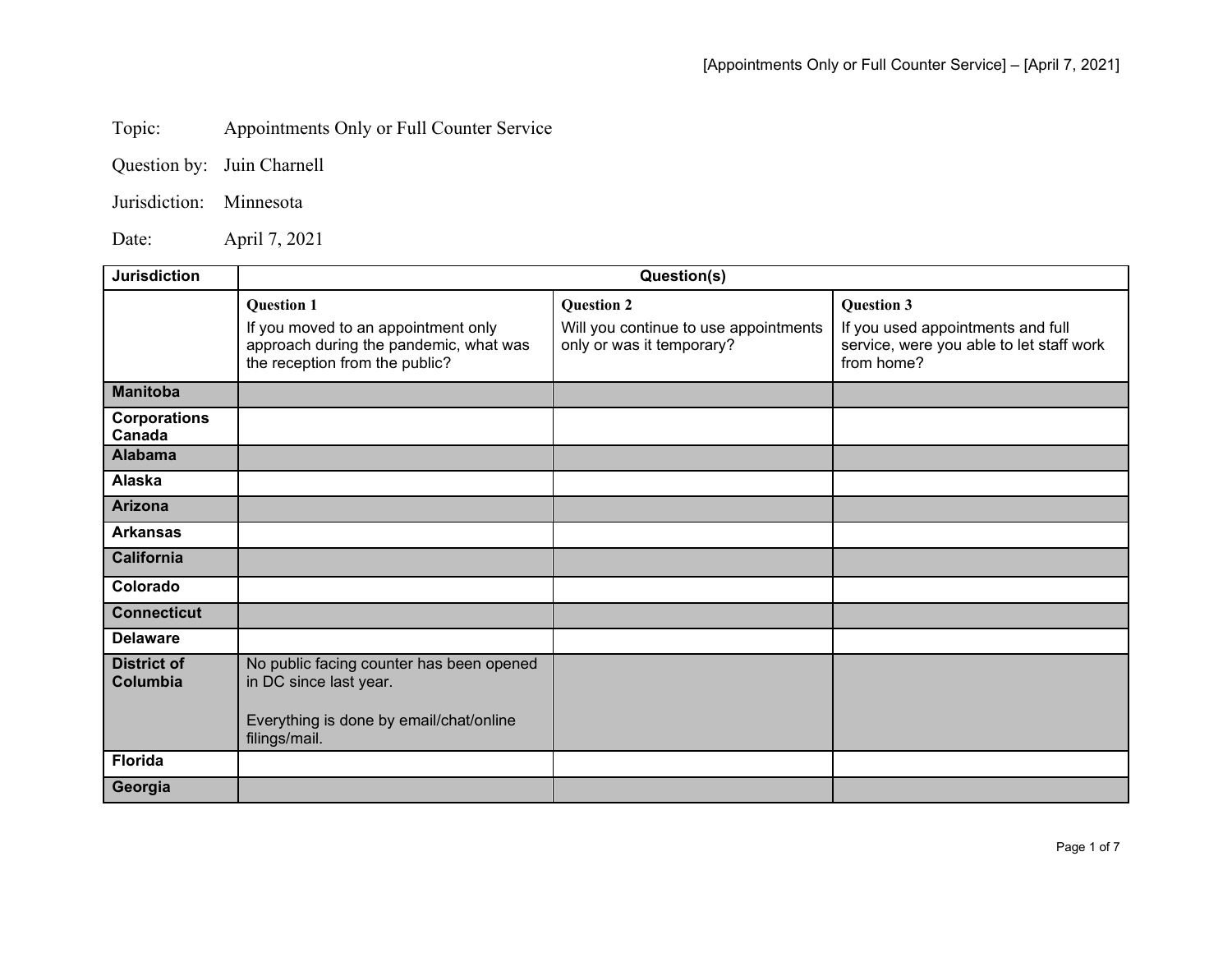| <b>Jurisdiction</b> | Question(s)                                                                                                                                                                                                                                                                                                                                                                                                                                                                                                                                                                                                                                                                                                                                               |                                                                                         |                                                                                                                                                                                                                                                                                                                                                                                                                                                                                                                             |
|---------------------|-----------------------------------------------------------------------------------------------------------------------------------------------------------------------------------------------------------------------------------------------------------------------------------------------------------------------------------------------------------------------------------------------------------------------------------------------------------------------------------------------------------------------------------------------------------------------------------------------------------------------------------------------------------------------------------------------------------------------------------------------------------|-----------------------------------------------------------------------------------------|-----------------------------------------------------------------------------------------------------------------------------------------------------------------------------------------------------------------------------------------------------------------------------------------------------------------------------------------------------------------------------------------------------------------------------------------------------------------------------------------------------------------------------|
|                     | <b>Question 1</b><br>If you moved to an appointment only<br>approach during the pandemic, what was<br>the reception from the public?                                                                                                                                                                                                                                                                                                                                                                                                                                                                                                                                                                                                                      | <b>Question 2</b><br>Will you continue to use appointments<br>only or was it temporary? | <b>Question 3</b><br>If you used appointments and full<br>service, were you able to let staff work<br>from home?                                                                                                                                                                                                                                                                                                                                                                                                            |
| <b>Hawaii</b>       | We do not have appointments. Presently<br>our building is open to the public during<br>normal business hours and face masks are<br>required. We have few walk ins and<br>public services are mainly done online, by<br>email and phone call instructions.                                                                                                                                                                                                                                                                                                                                                                                                                                                                                                 |                                                                                         |                                                                                                                                                                                                                                                                                                                                                                                                                                                                                                                             |
| Idaho               |                                                                                                                                                                                                                                                                                                                                                                                                                                                                                                                                                                                                                                                                                                                                                           |                                                                                         |                                                                                                                                                                                                                                                                                                                                                                                                                                                                                                                             |
| <b>Illinois</b>     |                                                                                                                                                                                                                                                                                                                                                                                                                                                                                                                                                                                                                                                                                                                                                           |                                                                                         |                                                                                                                                                                                                                                                                                                                                                                                                                                                                                                                             |
| <b>Indiana</b>      | While our website states that appointments<br>are required, we have actually continued to<br>service walk-in customers as well as<br>appointments. With the foot traffic being<br>reduced we have been able to do so<br>without issue. In relation to the reception<br>from the public, the service has been much<br>appreciated. We contact each of the<br>appointments prior to arrival. We redirect<br>people to online services when possible.<br>It's been eye opening to see how many<br>people still do not know they can file<br>online/save money/save trip<br>downtown/save time. Prior contact also<br>ensures that if the appointment is kept,<br>they are prepared when they arrive. Most<br>of our appointments are for<br>authentications. | We plan on continuing to use the<br>appointment scheduler.                              | Currently we only need one staff<br>member onsite for appointments. We<br>close the lobby for lunch. We also have<br>1-2 additional staff members onsite for<br>processing mail and authentications, so<br>if things get busy the front desk has<br>back up. As things get back to normal,<br>we will likely go back to having 2 full<br>time staff members at the front desk, but<br>I am hoping that contacting<br>appointments prior to arrival will<br>continue to keep our foot traffic to a<br>minimum. We shall see. |
| <b>lowa</b>         |                                                                                                                                                                                                                                                                                                                                                                                                                                                                                                                                                                                                                                                                                                                                                           |                                                                                         |                                                                                                                                                                                                                                                                                                                                                                                                                                                                                                                             |
| <b>Kansas</b>       |                                                                                                                                                                                                                                                                                                                                                                                                                                                                                                                                                                                                                                                                                                                                                           |                                                                                         |                                                                                                                                                                                                                                                                                                                                                                                                                                                                                                                             |
| Kentucky            |                                                                                                                                                                                                                                                                                                                                                                                                                                                                                                                                                                                                                                                                                                                                                           |                                                                                         |                                                                                                                                                                                                                                                                                                                                                                                                                                                                                                                             |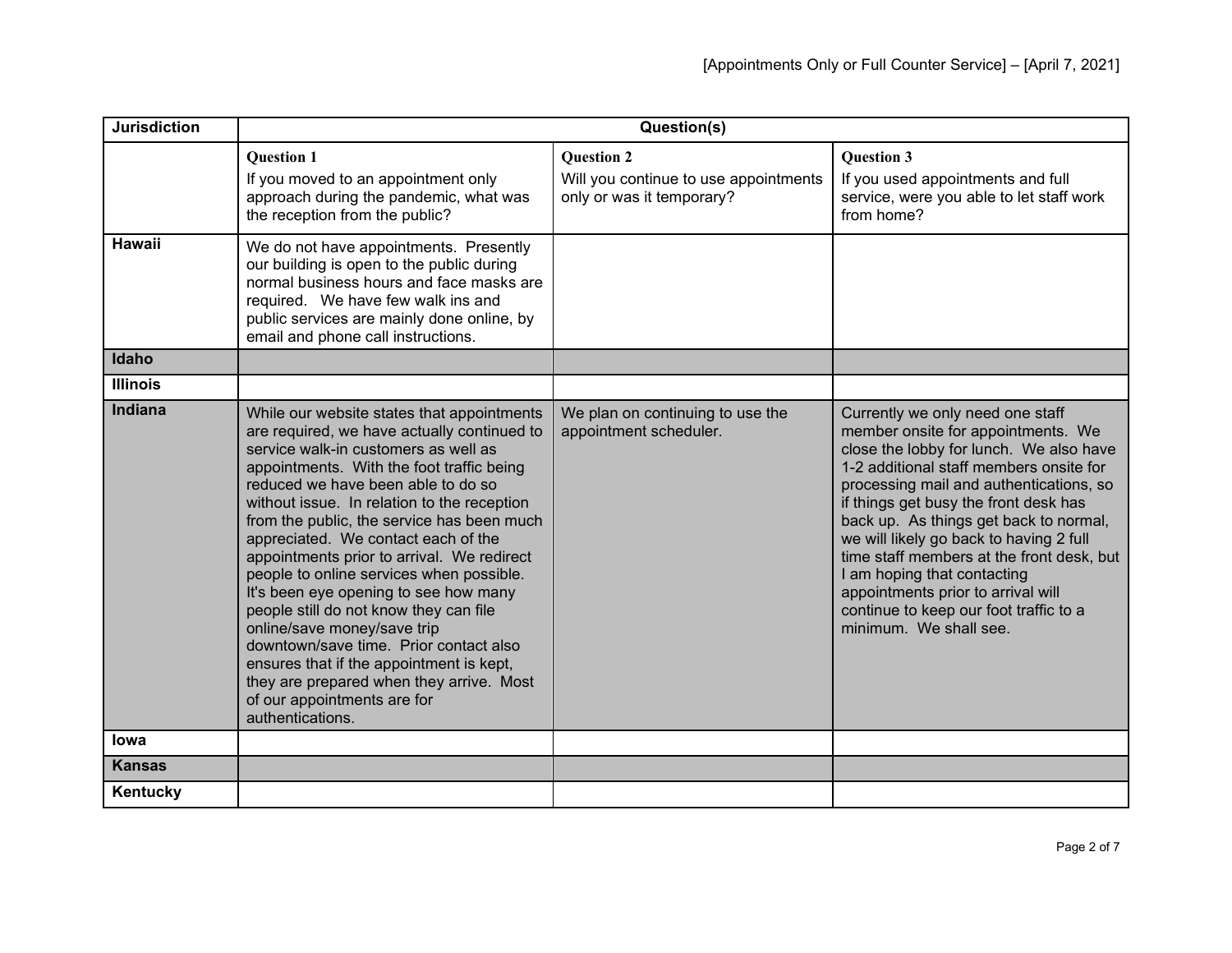| <b>Jurisdiction</b>  | Question(s)                                                                                                                                                                                                                                                                                                                                                                                                                                                                                                                     |                                                                                         |                                                                                                                                                                                                                                                                                                                                                                                                                                                                                                                                                                                                                                               |
|----------------------|---------------------------------------------------------------------------------------------------------------------------------------------------------------------------------------------------------------------------------------------------------------------------------------------------------------------------------------------------------------------------------------------------------------------------------------------------------------------------------------------------------------------------------|-----------------------------------------------------------------------------------------|-----------------------------------------------------------------------------------------------------------------------------------------------------------------------------------------------------------------------------------------------------------------------------------------------------------------------------------------------------------------------------------------------------------------------------------------------------------------------------------------------------------------------------------------------------------------------------------------------------------------------------------------------|
|                      | <b>Ouestion 1</b><br>If you moved to an appointment only<br>approach during the pandemic, what was<br>the reception from the public?                                                                                                                                                                                                                                                                                                                                                                                            | <b>Ouestion 2</b><br>Will you continue to use appointments<br>only or was it temporary? | <b>Ouestion 3</b><br>If you used appointments and full<br>service, were you able to let staff work<br>from home?                                                                                                                                                                                                                                                                                                                                                                                                                                                                                                                              |
| Louisiana            | We did move to appointments only and are<br>still on that system. We try to<br>accommodate any walk-in customers, the<br>best we can, if we have any open slots. If<br>all slots are taken, we direct people to our<br>website to make an appointment and come<br>back at an available time. This has been<br>working fine, sometimes the lunch hours<br>can get a little crowded with walk-ins, but<br>again, we direct them to make an<br>appointment and come back. We have not<br>received any complaints with this system. | We have not discussed yet, at this<br>time.                                             | We started off with everyone working<br>remotely, except for a few designated<br>Managers/Supervisors and enough<br>employees to run the Customer Service<br>Counter and our Legal Services section<br>for service of process. Some sections<br>within the Commercial Department were<br>completely working remotely for a time<br>at the onset. We now have a revolving<br>schedule set up, and the Customer<br>Service Counter is always fully staffed<br>and all sections have some in-house<br>employees daily. We have slowly been<br>bringing more employees back in and<br>presently, we are at about 50% in-office<br>and 50% remote. |
| <b>Maine</b>         |                                                                                                                                                                                                                                                                                                                                                                                                                                                                                                                                 |                                                                                         |                                                                                                                                                                                                                                                                                                                                                                                                                                                                                                                                                                                                                                               |
| <b>Maryland</b>      |                                                                                                                                                                                                                                                                                                                                                                                                                                                                                                                                 |                                                                                         |                                                                                                                                                                                                                                                                                                                                                                                                                                                                                                                                                                                                                                               |
| <b>Massachusetts</b> |                                                                                                                                                                                                                                                                                                                                                                                                                                                                                                                                 |                                                                                         |                                                                                                                                                                                                                                                                                                                                                                                                                                                                                                                                                                                                                                               |
| <b>Michigan</b>      |                                                                                                                                                                                                                                                                                                                                                                                                                                                                                                                                 |                                                                                         |                                                                                                                                                                                                                                                                                                                                                                                                                                                                                                                                                                                                                                               |
| <b>Minnesota</b>     |                                                                                                                                                                                                                                                                                                                                                                                                                                                                                                                                 |                                                                                         |                                                                                                                                                                                                                                                                                                                                                                                                                                                                                                                                                                                                                                               |
| <b>Mississippi</b>   |                                                                                                                                                                                                                                                                                                                                                                                                                                                                                                                                 |                                                                                         |                                                                                                                                                                                                                                                                                                                                                                                                                                                                                                                                                                                                                                               |
| <b>Missouri</b>      |                                                                                                                                                                                                                                                                                                                                                                                                                                                                                                                                 |                                                                                         |                                                                                                                                                                                                                                                                                                                                                                                                                                                                                                                                                                                                                                               |
| <b>Montana</b>       |                                                                                                                                                                                                                                                                                                                                                                                                                                                                                                                                 |                                                                                         |                                                                                                                                                                                                                                                                                                                                                                                                                                                                                                                                                                                                                                               |
| <b>Nebraska</b>      |                                                                                                                                                                                                                                                                                                                                                                                                                                                                                                                                 |                                                                                         |                                                                                                                                                                                                                                                                                                                                                                                                                                                                                                                                                                                                                                               |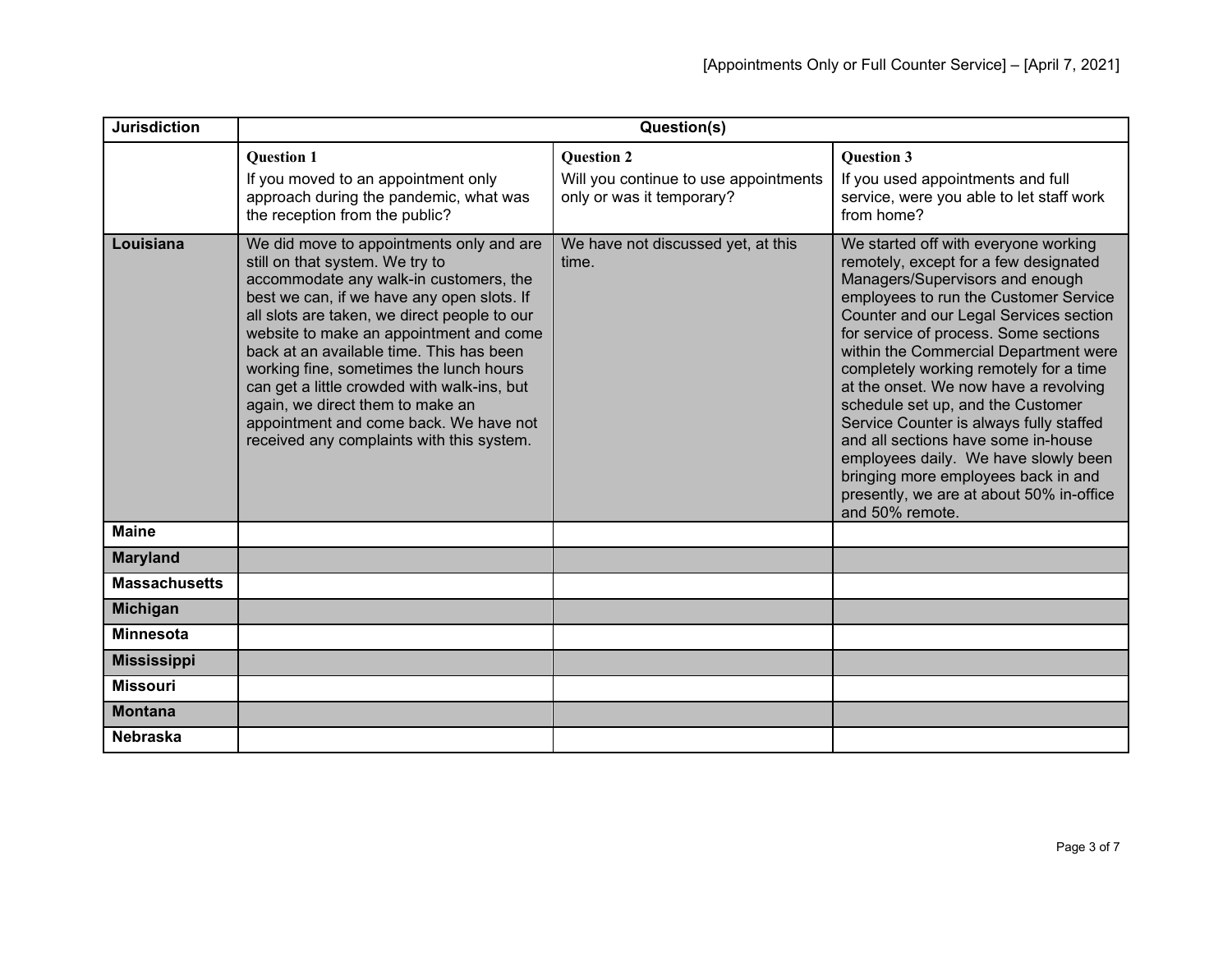| <b>Jurisdiction</b>  | Question(s)                                                                                                                                                                                                                                                                                                                                                                                                                 |                                                                                                                                                                                                                                                                        |                                                                                                                  |
|----------------------|-----------------------------------------------------------------------------------------------------------------------------------------------------------------------------------------------------------------------------------------------------------------------------------------------------------------------------------------------------------------------------------------------------------------------------|------------------------------------------------------------------------------------------------------------------------------------------------------------------------------------------------------------------------------------------------------------------------|------------------------------------------------------------------------------------------------------------------|
|                      | <b>Question 1</b><br>If you moved to an appointment only<br>approach during the pandemic, what was<br>the reception from the public?                                                                                                                                                                                                                                                                                        | <b>Question 2</b><br>Will you continue to use appointments<br>only or was it temporary?                                                                                                                                                                                | <b>Question 3</b><br>If you used appointments and full<br>service, were you able to let staff work<br>from home? |
| <b>Nevada</b>        | Nevada's doors are still closed to public<br>access, however, last month we<br>implemented a new appointment system<br>called ReFrame Engage. We opened up<br>appointments for Apostilles and Service of<br>Process in both offices. Our Document<br><b>Preparation Services and Domestic</b><br>Partnership divisions are also using it. Our<br>customers are most appreciative with this<br>option and we love having it! | Yes, we intend to continue using it<br>and expanding the types of<br>appointments we take, as well as<br>utilizing some of the other features<br>the product comes with such as<br>instant chat. (Happy to talk more<br>about the product if anyone is<br>interested.) | Yes, we have staff in the office and at<br>home.                                                                 |
| <b>New Hampshire</b> |                                                                                                                                                                                                                                                                                                                                                                                                                             |                                                                                                                                                                                                                                                                        |                                                                                                                  |
| <b>New Jersey</b>    |                                                                                                                                                                                                                                                                                                                                                                                                                             |                                                                                                                                                                                                                                                                        |                                                                                                                  |
| <b>New Mexico</b>    |                                                                                                                                                                                                                                                                                                                                                                                                                             |                                                                                                                                                                                                                                                                        |                                                                                                                  |
| <b>New York</b>      |                                                                                                                                                                                                                                                                                                                                                                                                                             |                                                                                                                                                                                                                                                                        |                                                                                                                  |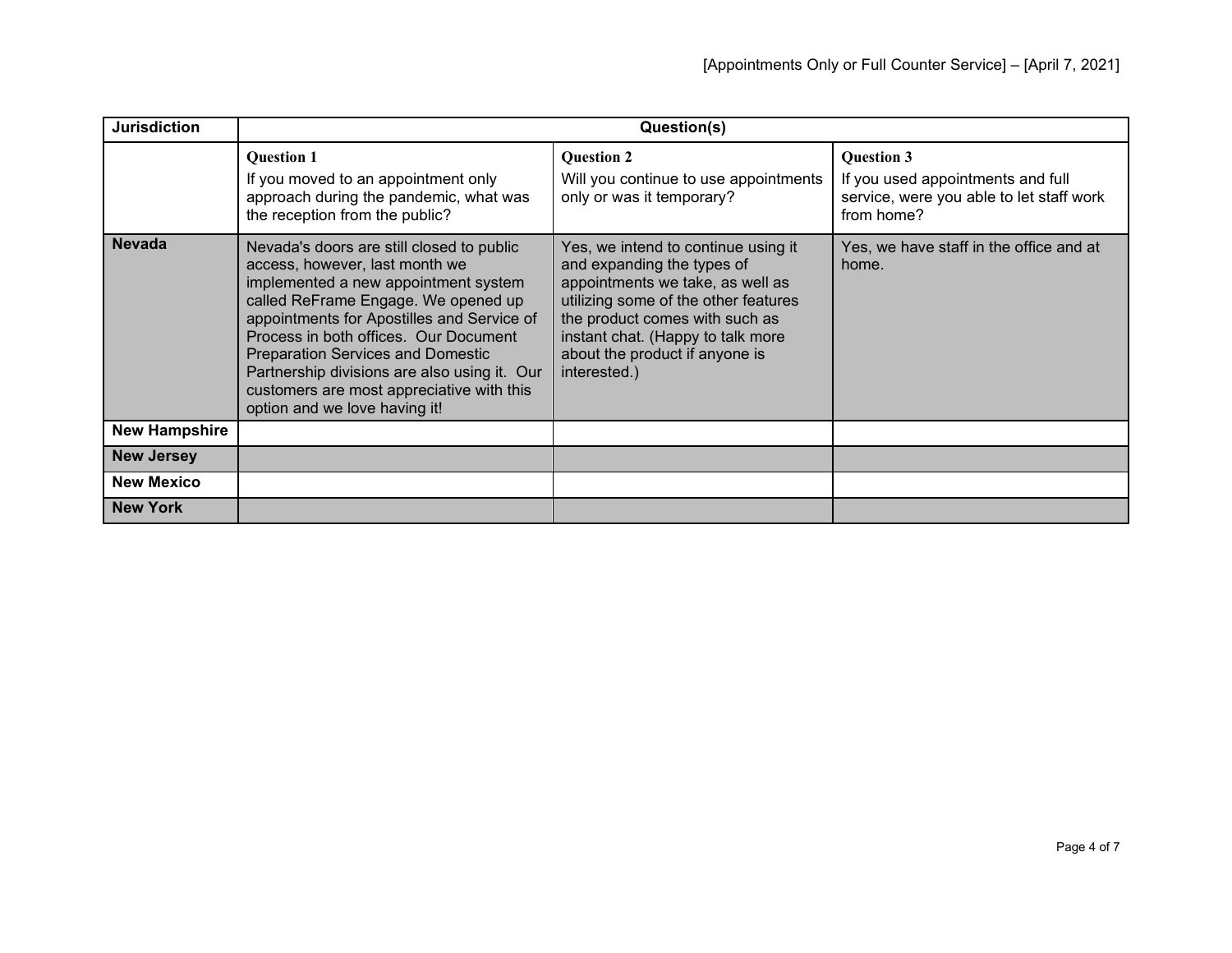| <b>Jurisdiction</b>   | Question(s)                                                                                                                                                                                                                                                                                                                                                                                                                                                                                                                                                                                                                                                                                                                                                                                                                                              |                                                                                                                                                                                                                 |                                                                                                                                                                                                                                                                                                                                               |
|-----------------------|----------------------------------------------------------------------------------------------------------------------------------------------------------------------------------------------------------------------------------------------------------------------------------------------------------------------------------------------------------------------------------------------------------------------------------------------------------------------------------------------------------------------------------------------------------------------------------------------------------------------------------------------------------------------------------------------------------------------------------------------------------------------------------------------------------------------------------------------------------|-----------------------------------------------------------------------------------------------------------------------------------------------------------------------------------------------------------------|-----------------------------------------------------------------------------------------------------------------------------------------------------------------------------------------------------------------------------------------------------------------------------------------------------------------------------------------------|
|                       | <b>Question 1</b><br>If you moved to an appointment only<br>approach during the pandemic, what was<br>the reception from the public?                                                                                                                                                                                                                                                                                                                                                                                                                                                                                                                                                                                                                                                                                                                     | <b>Question 2</b><br>Will you continue to use appointments<br>only or was it temporary?                                                                                                                         | <b>Question 3</b><br>If you used appointments and full<br>service, were you able to let staff work<br>from home?                                                                                                                                                                                                                              |
| <b>North Carolina</b> | North Carolina moved to an appointment<br>only approach. Initially we made in-person<br>appointments on the street with funeral<br>home authentications only. All others were<br>required to mail in their documents. In July<br>when the governor lessened restrictions,<br>we opened up to making appointments<br>online for business registration,<br>authentications, notary, etc. When the<br>governor tightened up restrictions we<br>began only taking authentication<br>appointments as these documents are<br>required to be original and are not<br>permitted to be completed at this time<br>using electronic means. Overall the public<br>understood the policies we put in place not<br>only for over the counter processes, but for<br>the opening of mail as well. We are<br>waiting 24 hours prior to opening the mail<br>after receipt. | We will keep the appointments for<br>authentications as is for the time<br>being. The current issue on the table<br>is the bringing back of staff and<br>creating an ongoing telework policy<br>for the agency. | The Cash Management Unit, which<br>encompasses the front counter staff<br>were not permitted to telework. The<br>mail was retrieved and entered into the<br>system daily after a 24 hour waiting<br>period. Most examiners and all call<br>center staff were able to telework after a<br>two week period to outfit the home<br>office.        |
| <b>North Dakota</b>   | We were only by appointment-only from<br>March 20, 2020 - May 29, 2020.<br>Otherwise, we have been open to walk-ins.<br>During the period of time that we were by<br>appointment-only, we did not really have<br>push-back from the public. We were only<br>closed to walk-ins for a relatively short<br>period of time, and it was at the beginning<br>of the pandemic in our state.                                                                                                                                                                                                                                                                                                                                                                                                                                                                    | Temporary - see number 1.                                                                                                                                                                                       | Sightly less than half of business<br>services staff worked from home during<br>the period we were appointment-only.<br>(Working remotely, they were able to<br>process filings and take customer calls.)<br>All staff, with the exception of one, have<br>been back in the office since the office<br>re-opened to walk-ins on June 1, 2020. |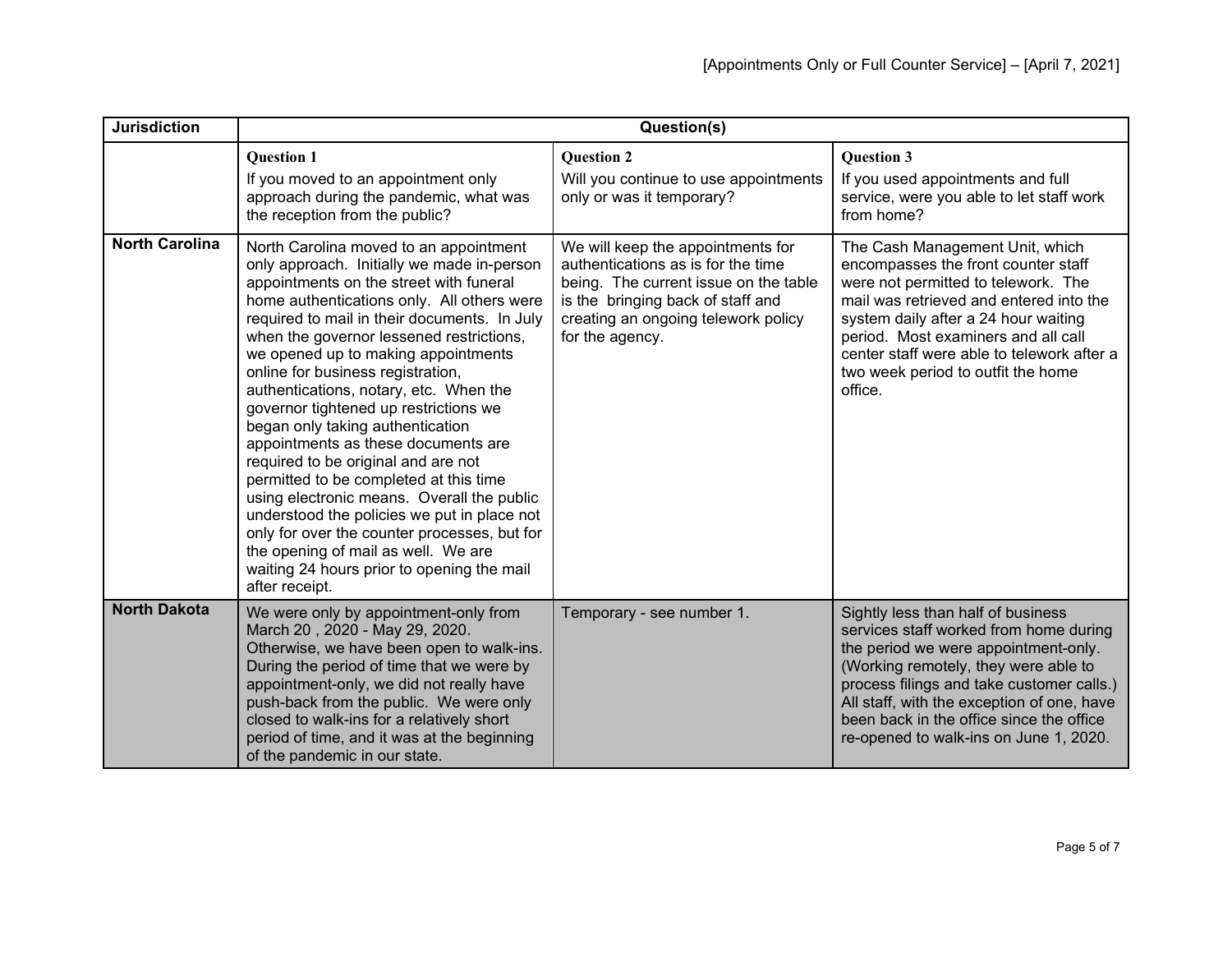| <b>Jurisdiction</b>   | Question(s)                                                                                                                                                                                                                                                                                                                                                                         |                                                                                                                                                                                                       |                                                                                                                                                                                                                                                                      |
|-----------------------|-------------------------------------------------------------------------------------------------------------------------------------------------------------------------------------------------------------------------------------------------------------------------------------------------------------------------------------------------------------------------------------|-------------------------------------------------------------------------------------------------------------------------------------------------------------------------------------------------------|----------------------------------------------------------------------------------------------------------------------------------------------------------------------------------------------------------------------------------------------------------------------|
|                       | <b>Ouestion 1</b><br>If you moved to an appointment only<br>approach during the pandemic, what was<br>the reception from the public?                                                                                                                                                                                                                                                | <b>Ouestion 2</b><br>Will you continue to use appointments<br>only or was it temporary?                                                                                                               | <b>Ouestion 3</b><br>If you used appointments and full<br>service, were you able to let staff work<br>from home?                                                                                                                                                     |
| Ohio                  | Some people adjusted well - others did<br>not/do not like it. We have tried to<br>accommodate those who didn't know we<br>switched to appointment only and drive to<br>the office without an appointment.                                                                                                                                                                           | We are continuing at this time - I am<br>not sure of long term plans, but likely<br>will continue to have appointments<br>and might be more flexible with walk-<br>ins in the future.                 | We have the staff in our Client Service<br>Center working full time in the office to<br>manage appointments - the team of 5<br>people have been in the office since<br>May of 2020. Other business services<br>staff have continued to work from home.               |
| <b>Oklahoma</b>       |                                                                                                                                                                                                                                                                                                                                                                                     |                                                                                                                                                                                                       |                                                                                                                                                                                                                                                                      |
| Oregon                |                                                                                                                                                                                                                                                                                                                                                                                     |                                                                                                                                                                                                       |                                                                                                                                                                                                                                                                      |
| Pennsylvania          |                                                                                                                                                                                                                                                                                                                                                                                     |                                                                                                                                                                                                       |                                                                                                                                                                                                                                                                      |
| <b>Rhode Island</b>   |                                                                                                                                                                                                                                                                                                                                                                                     |                                                                                                                                                                                                       |                                                                                                                                                                                                                                                                      |
| <b>South Carolina</b> |                                                                                                                                                                                                                                                                                                                                                                                     |                                                                                                                                                                                                       |                                                                                                                                                                                                                                                                      |
| <b>South Dakota</b>   |                                                                                                                                                                                                                                                                                                                                                                                     |                                                                                                                                                                                                       |                                                                                                                                                                                                                                                                      |
| <b>Tennessee</b>      |                                                                                                                                                                                                                                                                                                                                                                                     |                                                                                                                                                                                                       |                                                                                                                                                                                                                                                                      |
| <b>Texas</b>          |                                                                                                                                                                                                                                                                                                                                                                                     |                                                                                                                                                                                                       |                                                                                                                                                                                                                                                                      |
| <b>Utah</b>           |                                                                                                                                                                                                                                                                                                                                                                                     |                                                                                                                                                                                                       |                                                                                                                                                                                                                                                                      |
| <b>Vermont</b>        |                                                                                                                                                                                                                                                                                                                                                                                     |                                                                                                                                                                                                       |                                                                                                                                                                                                                                                                      |
| Virginia              |                                                                                                                                                                                                                                                                                                                                                                                     |                                                                                                                                                                                                       |                                                                                                                                                                                                                                                                      |
| Washington            | We moved to a limited in person service<br>several months ago. Customers arrive to<br>our parking lot, call the office number<br>posted all over, and are called back to<br>enter the building in order received so we<br>don't exceed the 3 distanced service<br>windows. (3 of 5). We are helping 30-50 in<br>person customers per day, a large<br>percentage are for apostilles. | No appointments, we run this service<br>normal hours. It will remain until the<br>Governor's office and the emergency<br>declaration are amended or removed<br>allowing full in office service again. | We have some staff working from home<br>to remotely process documents in our<br>system. Primarily those with reasons<br>determined by HR to allow them to<br>remain remote for now. Overall we have<br>about 70%+ of staff in office and have<br>for several months. |
| <b>West Virginia</b>  |                                                                                                                                                                                                                                                                                                                                                                                     |                                                                                                                                                                                                       |                                                                                                                                                                                                                                                                      |